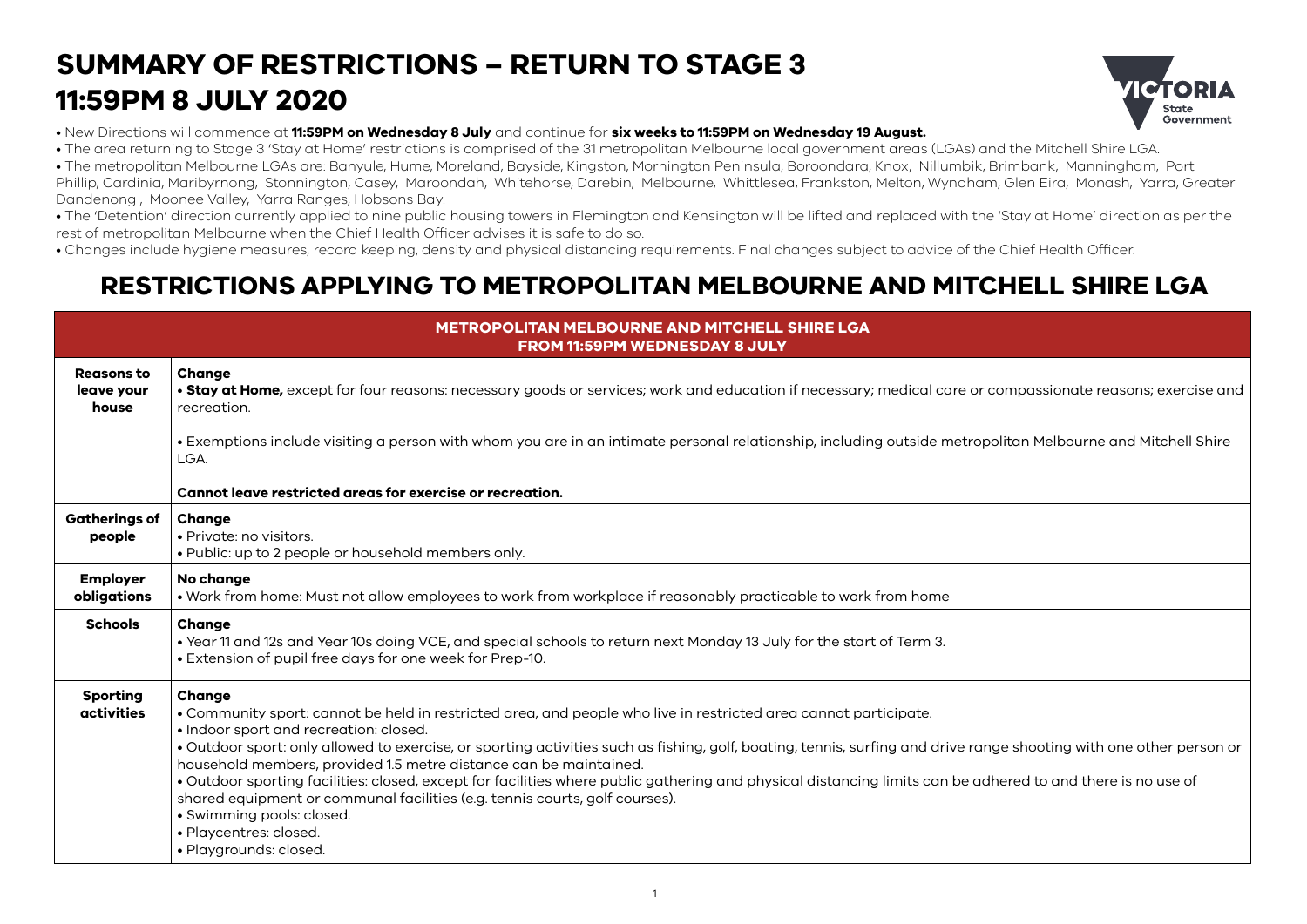| <b>METROPOLITAN MELBOURNE AND MITCHELL SHIRE LGA</b><br>FROM 11:59PM WEDNESDAY 8 JULY |                                                                                                                                                                                                                                                                                                                                                                                                                                                                                                                                                                                                                                                                                                                                                       |  |
|---------------------------------------------------------------------------------------|-------------------------------------------------------------------------------------------------------------------------------------------------------------------------------------------------------------------------------------------------------------------------------------------------------------------------------------------------------------------------------------------------------------------------------------------------------------------------------------------------------------------------------------------------------------------------------------------------------------------------------------------------------------------------------------------------------------------------------------------------------|--|
| Shopping,<br>retail and<br>personal<br>services                                       | Change<br>• Restaurants and cafes: take away only.<br>. Pubs, bars, clubs, nightclubs: closed, bottle shop and take away only.<br>• Food courts: closed.<br>• Beauty and personal care services: closed, apart from hairdressers.<br>· Saunas and bathhouses: closed.<br>• Auction houses: operate remotely.<br>. Real estate auctions and inspections: operate remotely, and inspections by appointment.<br>• Markets stalls: stalls can operate for provision of take away food and drink only.<br>• Markets and shopping centres: open, subject to density quotient, but people can only visit for necessary goods and services.<br>. Other retail: open, subject to density quotient, but people can only visit for necessary goods and services. |  |
| <b>Entertainment</b>                                                                  | <b>Change</b><br>• Libraries and community venues: only to host an essential public support service, or a wedding or funeral.<br>· Galleries, museums, zoos: closed.<br>· Outdoor amusement parks and arcades: closed.<br>· Indoor cinemas: closed.<br>• Drive-in cinemas: closed.<br>• Concert venues, theatres, auditoriums: closed.<br>• Arenas and stadiums: closed.<br>• Casinos and gaming: closed.<br>· Brothels, strip clubs and sex on premise venues: closed.                                                                                                                                                                                                                                                                               |  |
| <b>Ceremonies</b>                                                                     | Change<br>· Religious ceremonies and private worship: broadcast only.<br>· Weddings: up to 5 people (couple, two witnesses and celebrant).<br>. Funerals: up to 10 people, plus those conducting the funeral.<br>Attending a wedding or funeral is a permitted reason to leave home                                                                                                                                                                                                                                                                                                                                                                                                                                                                   |  |
| <b>Travel</b>                                                                         | Change<br>· Travel within Victoria outside restricted areas: allowed for work, education (if necessary), necessary good and services and care/compassionate purposes<br>only.<br>· Holiday accommodation and camping: closed except for residents, emergency accommodation, or work purposes.<br>· Second place of residence - You cannot visit second place of residence outside restricted area with limited exceptions (e.g. emergency or maintenance;<br>shared custody; to stay with intimate partner who does not live with you).<br>People on holidays can complete their holiday. From 11.59PM on 8 July, people cannot travel for a holiday.                                                                                                 |  |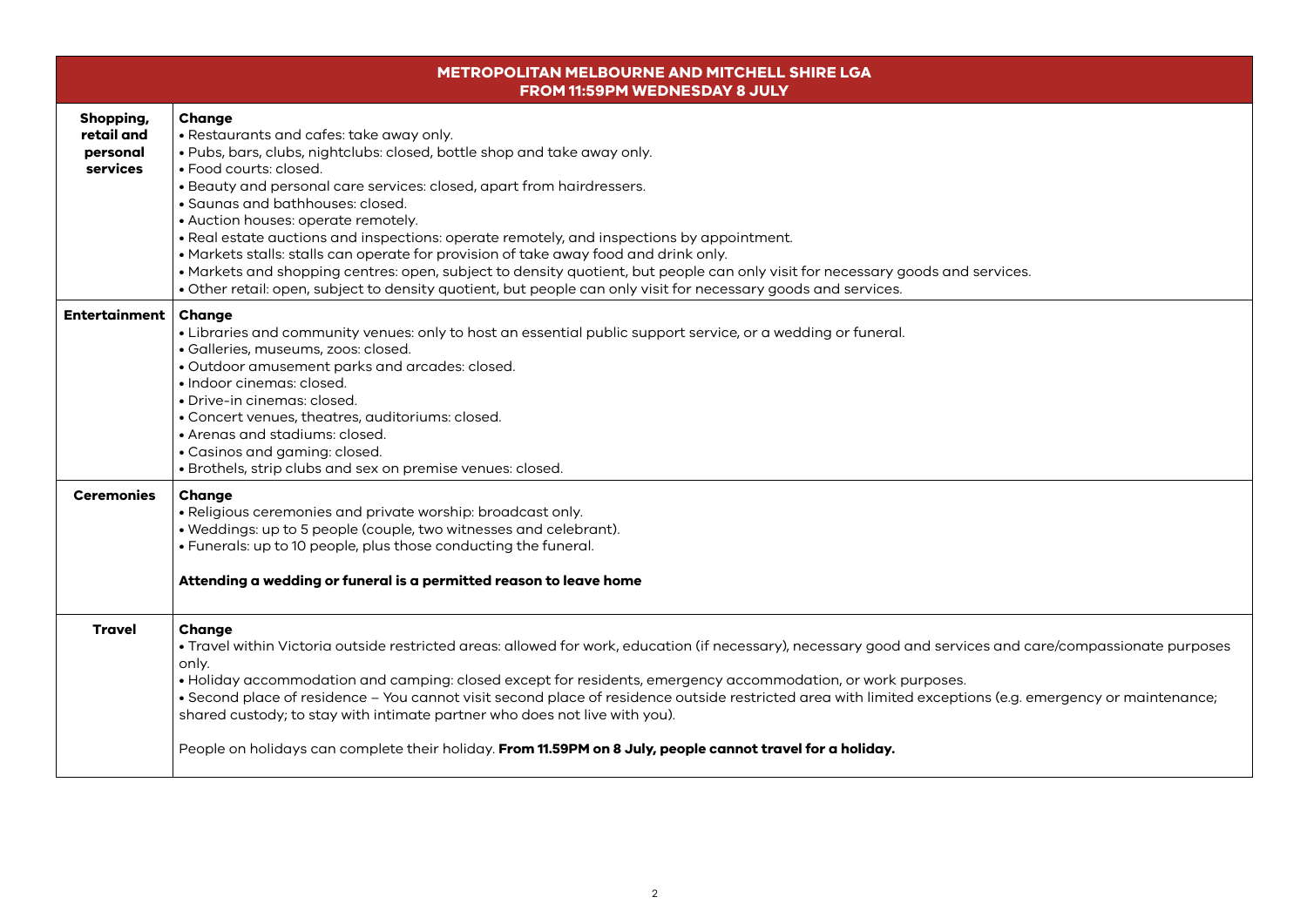## **RESTRICTIONS APPLYING TO REGIONAL VICTORIA OTHER THAN MITCHELL SHIRE LGA**

| <b>REGIONAL VICTORIA</b><br>FROM 11:59PM WEDNESDAY 8 JULY |                                                                                                                                                                                                                                                                                                                                                                                                                                                                                                                                                                                                                                                                                                                                                                                                                                                   |  |  |
|-----------------------------------------------------------|---------------------------------------------------------------------------------------------------------------------------------------------------------------------------------------------------------------------------------------------------------------------------------------------------------------------------------------------------------------------------------------------------------------------------------------------------------------------------------------------------------------------------------------------------------------------------------------------------------------------------------------------------------------------------------------------------------------------------------------------------------------------------------------------------------------------------------------------------|--|--|
| <b>Reasons to</b><br>leave your<br>house                  | No change<br>· "Stay safe": Can leave premises for all purposes, subject to: work from home if you can; and higher education students: learn from home if you can.<br>• Cannot enter restricted areas except for necessary purposes (necessary goods or services; work and education if necessary; medical care or<br>compassionate reasons).<br>• Exemptions include visiting a person with whom you are in an intimate personal relationship.                                                                                                                                                                                                                                                                                                                                                                                                   |  |  |
| <b>Gatherings of</b><br>people                            | No change<br>· Private: Household plus 5 visitors.<br>• Public: Up to 10 people.                                                                                                                                                                                                                                                                                                                                                                                                                                                                                                                                                                                                                                                                                                                                                                  |  |  |
| <b>Employer</b><br>obligations                            | No change<br>. Work from home: Must not allow employees to work from workplace if reasonably practicable to work from home.                                                                                                                                                                                                                                                                                                                                                                                                                                                                                                                                                                                                                                                                                                                       |  |  |
| <b>Schools</b>                                            | No change<br>• Face to face learning for all year levels.                                                                                                                                                                                                                                                                                                                                                                                                                                                                                                                                                                                                                                                                                                                                                                                         |  |  |
| <b>Sporting</b><br>activities                             | No change<br>. Community sport: Contact competition for 18 and under; non-contact competition for adults; contact sport for adults not allowed.<br>. Indoor sport and recreation: up to 20 people per space, with a maximum group of 10 per group (if over 18), no group limit if group is all under 18.<br>. Outdoor sport and recreation: allowed for groups. Up to 20 people per group.<br>· Swimming pools: open, with up to 20 patrons per pool, no lane limits.<br>. Playcentres: open, with up to 20 people per space, and up to 10 people per group if over 18, no group limit if group under 18.<br>· Playgrounds: Open.<br>Obligation on businesses outside of metropolitan Melbourne to check identification as part of records requirement and refuse service to those who reside<br>in metropolitan Melbourne or Mitchell Shire LGA. |  |  |
| Shopping, retail<br>and personal<br>services              | No change<br>. Restaurants and cafes: up to 20 patrons per separate space, maximum group of 10.<br>. Pubs, bars, clubs, nightclubs: up to 20 patrons per separate space, maximum group of 10.<br>• Food courts: closed.<br>• Beauty and personal care services: Up to 20 patrons per premises.<br>· Saunas and bathhouses: closed.<br>• Auction houses: allowed for up to 20 people.<br>. Real estate auctions and inspections: allowed for up to 20 people.<br>• Markets and shopping centres: open, subject to density quotient.<br>· Other retail: open, subject to density quotient.<br>Obligation on businesses outside of metropolitan Melbourne to check identification as part of records requirement and refuse service to those who reside<br>in metropolitan Melbourne or Mitchell Shire LGA.                                          |  |  |